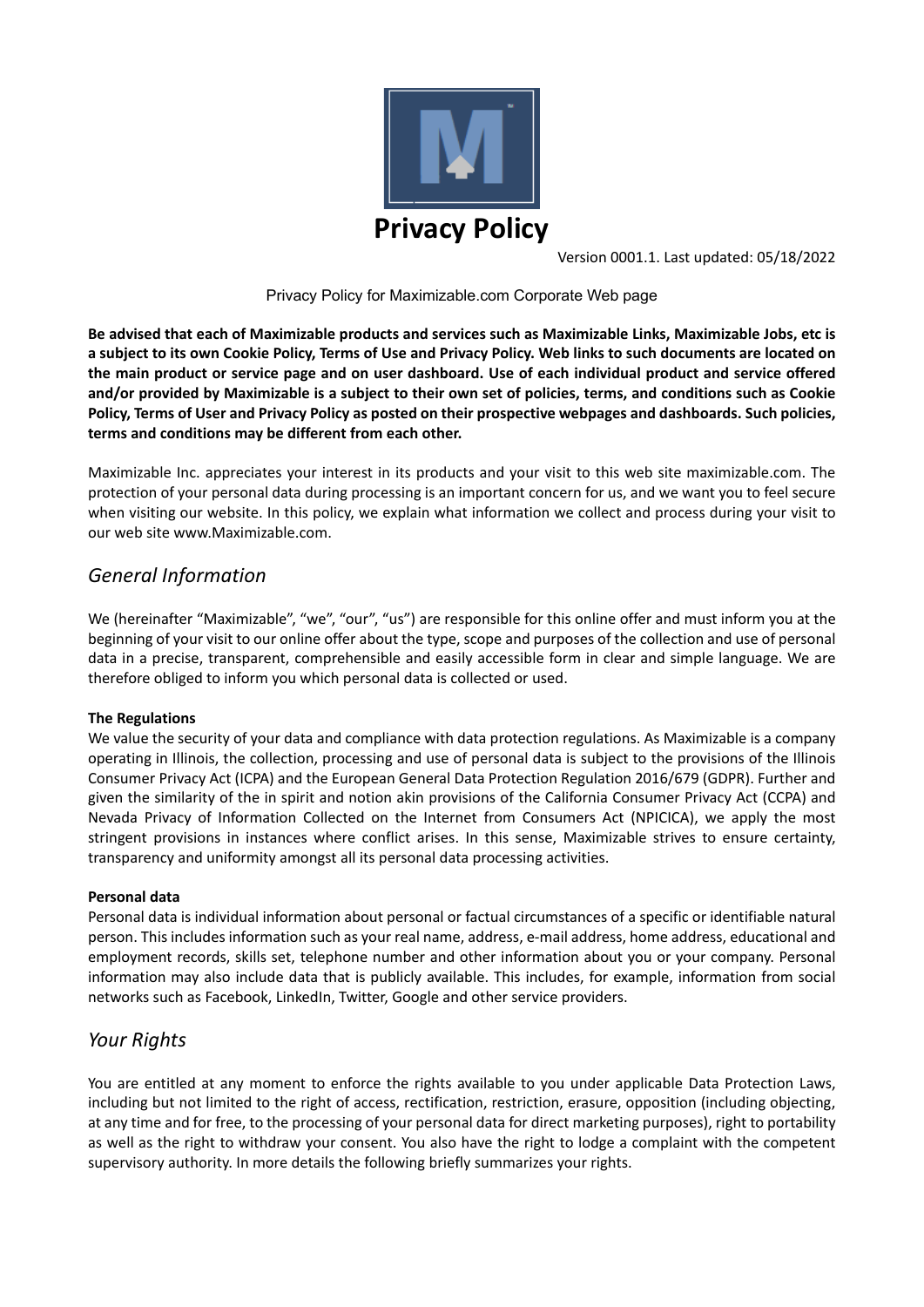

As an individual whose personal data is processed as described in this Privacy Policy, you have a number of rights which are summarized below. Please note that exercising these rights is subject to certain requirements and conditions as set forth in applicable law.

### **Right of access**

Subject to applicable law, you have the right to obtain confirmation from us as to whether or not personal data that concerns you is processed, and, if so, to request access to such personal data including, without limitation, the categories of personal data concerned, the purposes of the processing and the recipients or categories of recipients. However, we do have to take into account the rights and freedoms of others, so this is not an absolute right. If you request more than one copy of the personal data undergoing processing, we may charge a reasonable fee based on administrative costs.

### **Right to rectification**

You have the right to request from us the rectification of inaccurate personal data concerning you. Depending on the purposes of the processing, you also have the right to request that incomplete personal data be completed, including by means of providing a supplementary statement.

### **Right to erasure (right to be forgotten)**

You have the right to request from us the erasure of personal data concerning you in certain circumstances as defined under applicable law. When your request falls within one of those circumstances, we will erase your personal data without undue delay. If, for technical and organizational reasons, we were not able to erase your personal data, we will ensure that it is fully and irreversibly anonymized so that we will no longer be holding such personal data about you.

#### **Right to restriction of processing**

In certain circumstances as defined under applicable law, you have the right to request the restriction of processing of your personal data. In such case, your personal data shall, with the exception of storage, only be processed with your consent or for the establishment, exercise or defense of legal claims or for the protection of the rights of another natural or legal person or for reasons of important public interest.

#### **Right to data portability**

In certain circumstances as defined under applicable law, you have the right to receive the personal data concerning you, which you have provided to us, in a structured, commonly used and machine-readable format, and you may have the right to transmit that data to another controller or to have such personal data transmitted directly from us to another controller, where technically feasible.

#### **Right to object**

In certain circumstances as defined under applicable law, you have the right to object, on grounds relating to your particular situation, at any time to the processing of your personal data by us, and we can be required to no longer process your personal data unless we demonstrate compelling legitimate grounds for the processing which override your interests, rights and freedoms or for the establishment, exercise or defense of legal claims. This notably applies in case of processing of your personal data based on our legitimate interests or for statistical purposes.

#### **Right to object to direct marketing**

Where your personal data are processed for direct marketing purposes, you have the right to object at any time to processing for such direct marketing (including profiling related to such direct marketing).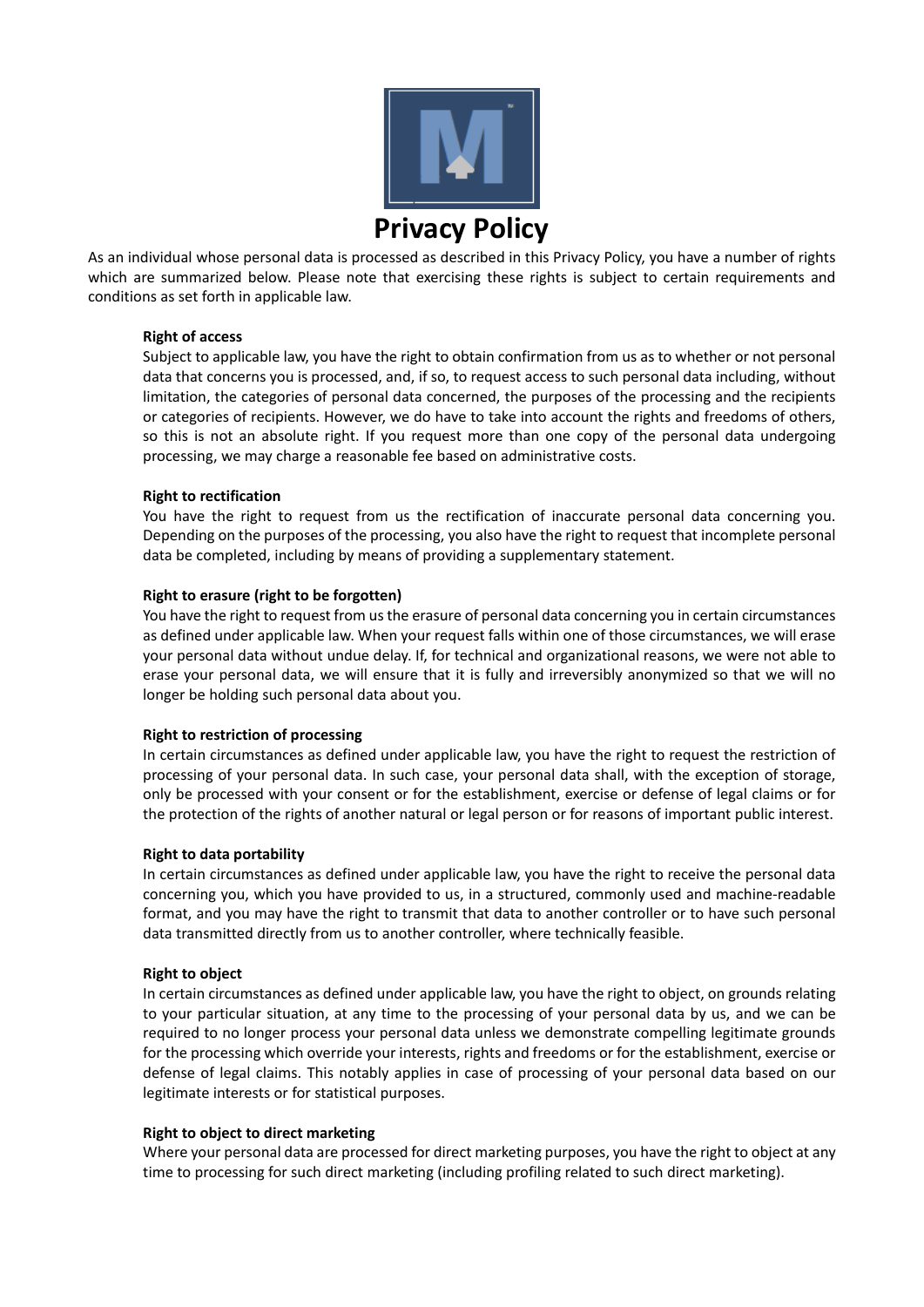

### **Right not to be subject to a decision based solely on automated processing,**

Subject to certain restrictions, you have the right not to be subject to a decision based solely on automated processed, including profiling, which produces legal effects on you similarly significantly affects you.

#### **Right to withdraw consent**

If you have declared your consent for any personal data processing activities as described in this Privacy Policy, you can withdraw this consent at any time with future effect. Such a withdrawal will not affect the lawfulness of the processing prior to withdrawal of the consent.

If you wish to access such personal data or exercise any of the rights listed above, you should apply in writing, providing evidence of your identity to us.

Any communication from us in relation to your rights as detailed above will be provided free of charge. However, in case of requests that are manifestly unfounded or excessive, in particular because of their repetitive character, we may charge a reasonable fee taking into account the administrative costs of providing the information or communication or taking the action requested; or refuse to act on the request.

**Shine the Light**- In addition under California's "Shine the Light" law, California residents who provide personal information (as defined in the statute) to obtain services are entitled to request and obtain from us, once per calendar year, information about the personal information we shared, if any, with other businesses for marketing uses. If applicable, this information would include the categories of personal information and the names and addresses of those businesses with which we shared such personal information for the immediate prior calendar year (e.g., requests made in the current year will receive information about the prior year). To obtain the information about data we hold about you or to effect the opt-out, please contact us.

# *The Legal Basis*

Insofar as we obtain the consent of the data subject for processing operations involving personal data, consent serves as the legal basis for the processing of personal data. When processing personal data that is necessary for the performance of a contract to which the data subject is a party, the performance of a contract serves as the legal basis. This also applies to processing operations that are necessary for the performance of pre-contractual measures. If processing of personal data is necessary for compliance with a legal obligation to which our company is subject, a legal obligation serves as the legal basis. If processing is necessary to protect a legitimate interest of our company or a third party and if the interests, fundamental rights and freedoms of the data subject do not outweigh the first-mentioned interest, legitimate interest serves as the legal basis for the processing. Below you can find a simplified overview along with some explanation.

**Consent** – This is where we have asked you to provide explicit permission to process your data for a particular purpose.

**Contract** – This is where we process your information to fulfil a contractual arrangement, we have made with you.

**Answering your business enquiries** – This is where we process your information to reply to your messages, e-mails, posts, calls, etc.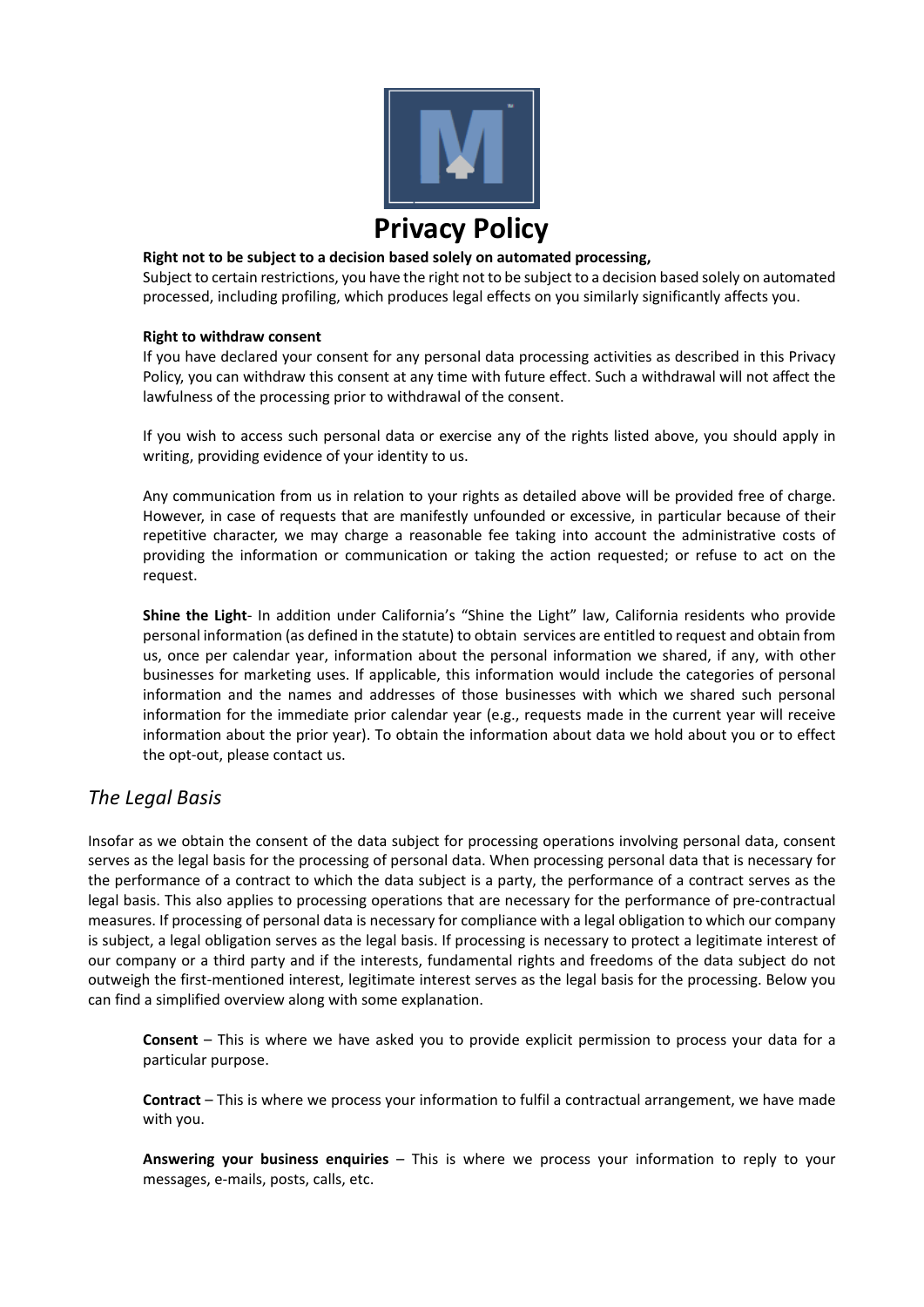

**Legitimate Interests** - This is where we rely on our interests as a reason for processing, generally this is to provide you with the best products and service in the most secure and appropriate way. Of course, before relying on any of those legitimate interests we balance them against your interests and make sure they are compelling enough and will not cause any unwarranted harm.

**Legal Obligation** – This is where we have a statutory or other legal obligation to process the information, such as for the investigation of crime.

# *Other Data Protection Principles*

# **Do Not Track**

Do Not Track is a privacy preference you can set in most browsers. We support Do Not Track because we believe that you should have genuine control over how your info gets used and our site responds to Do Not Track requests.

### **Do Not Sell My Personal Information**

We do not sell information that directly identifies you, like your name, address, banking information, or phone records. In fact, we do not even share that type of information except with service providers who can use the information solely to provide a service on our behalf, when a consumer directs us to share the information. If applicable, you can choose whether you want this sharing or not. Remember, we don't sell data that directly identifies you unless we have your explicit permission, no matter what choice you make. To make your choices, please contact us.

#### **Accuracy**

It is important that the data we hold about you is accurate and current, therefore please keep us informed of any changes to your personal data.

# **Automated decision-making and profiling**

We do not use automation for decision-making and profiling.

#### **Children's Privacy**

Maximizable does not knowingly collect personal data from children under the age of 16. Our Services are intended for a general audience and are not intended for and should not be used by children under the age of 16.

We encourage parents and legal guardians to monitor their children's Internet usage and to help enforce our Privacy Policy by instructing their children never to provide personal data on the website without their permission. If you have reason to believe that a child under the age of 16 has provided personal data to Maximizable through the website, please contact us at questions@Maximizable.com. We will endeavor to delete that information from our databases and other stores as soon as reasonably practicable.

# *Collection and processing of personal data*

# **How do we collect your data?**

On the one hand, your data is collected by you providing it to us. This may, for example, be data that you enter in a contact form. On the other hand, data is collected automatically by our IT systems when you visit the website.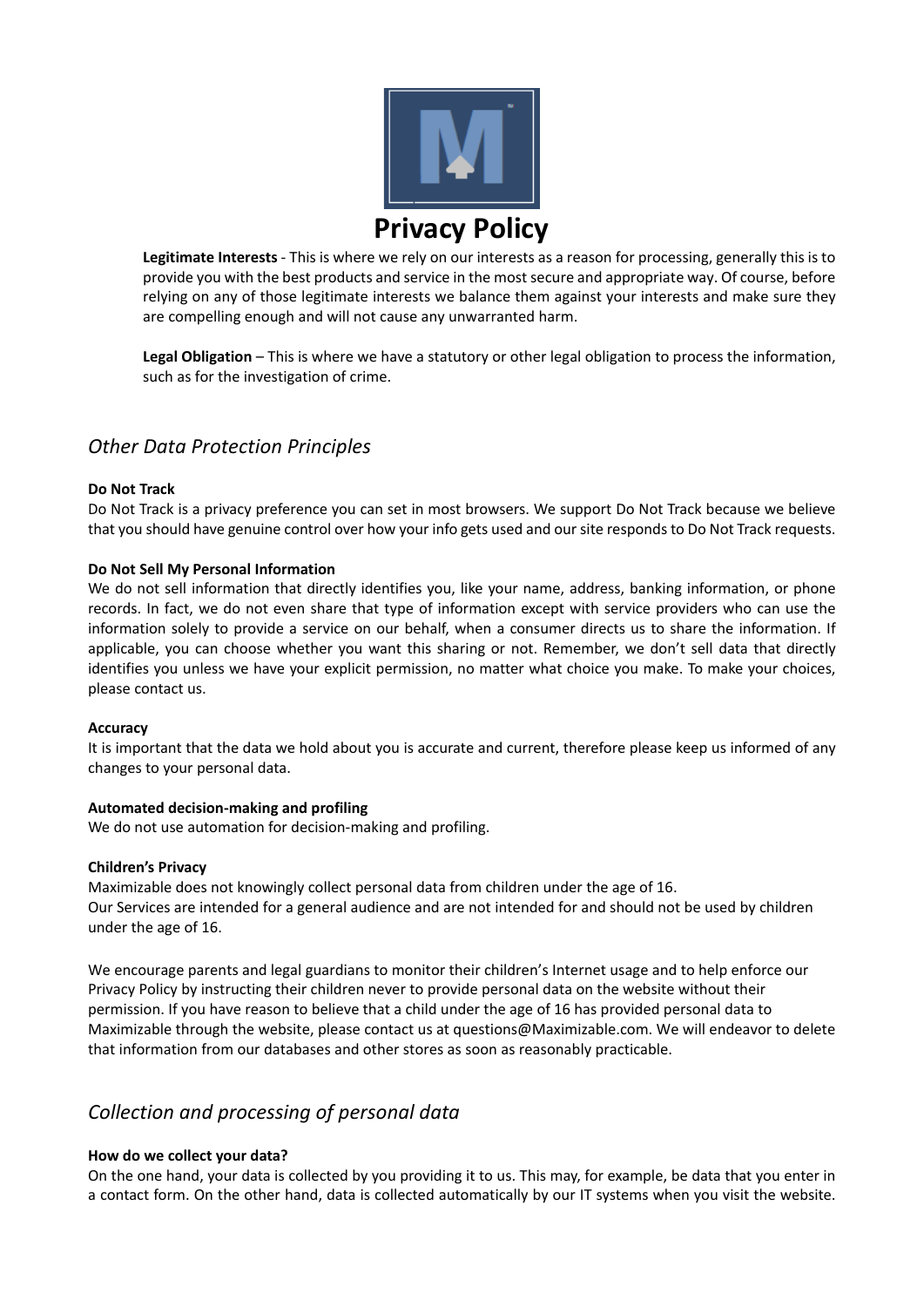

This is mainly technical data (e.g. internet browser, operating system or time of page view). This data is collected automatically as soon as you enter our website.

### **What are the categories of data subjects?**

Customers, interested parties, visitors and users of the online offer, business partners. Visitors and users of the online offer. In the following, we refer to the data subjects collectively as "users".

#### **What are the purposes for processing?**

- Provision of the online offer, its contents and functions.
- Provision of contractual services, service and customer care.
- Answering contact enquiries and communication with users.
- Marketing, advertising and market research.
- Security measures.
- Advertisement

#### **When you merely browser our website**

When you access our web site, information is collected. This includes, for example, the type of web browser, the operating system used, the domain name of your internet service provider and similar. usage data is transmitted by the respective internet browser and stored in log files, the so-called server log files, such as the date and time of access, the name of the page accessed, the volume of data transferred and the requesting provider. This is exclusively information that does not allow any conclusions to be drawn about your person. This information is technically necessary in order to correctly deliver the contents of web sites requested by you and is mandatory when using the Internet. Anonymous information of this kind is statistically evaluated by us to optimize our Internet presence and the technology behind it.

#### **Cookies**

Like many other web sites, we also use so-called "cookies". Cookies are small text files that are transferred from a website server to your hard drive. This automatically provides us with certain data such as IP address, browser used, operating system about your computer and your connection to the Internet. Cookies cannot be used to run programs or deliver viruses to a computer. The information contained in cookies enables us to facilitate your navigation and to display our web sites correctly. Under no circumstances will the data we collect be passed on to third parties or linked to personal data without your consent. For further Information please review our Cookie Policy.

#### **User account / registration**

It is also possible for you to register an account. For this purpose, you will need to provide us with personal data. Providing such data will enable you to log in more easily without having to enter your data again when you use our services next. Maximizable stores the data you enter to set up a customer account. We will hold your data for further orders as long as you maintain your registration. You have the right to access, correct or delete your registration data at any time.

#### **Passwords**

You should never disclose your password for accessing our portal to any third party, and you should change it regularly. If you want to leave your account, you should press the logout and close your browser to prevent anyone from gaining unauthorized access to it.

#### **SSL encryption**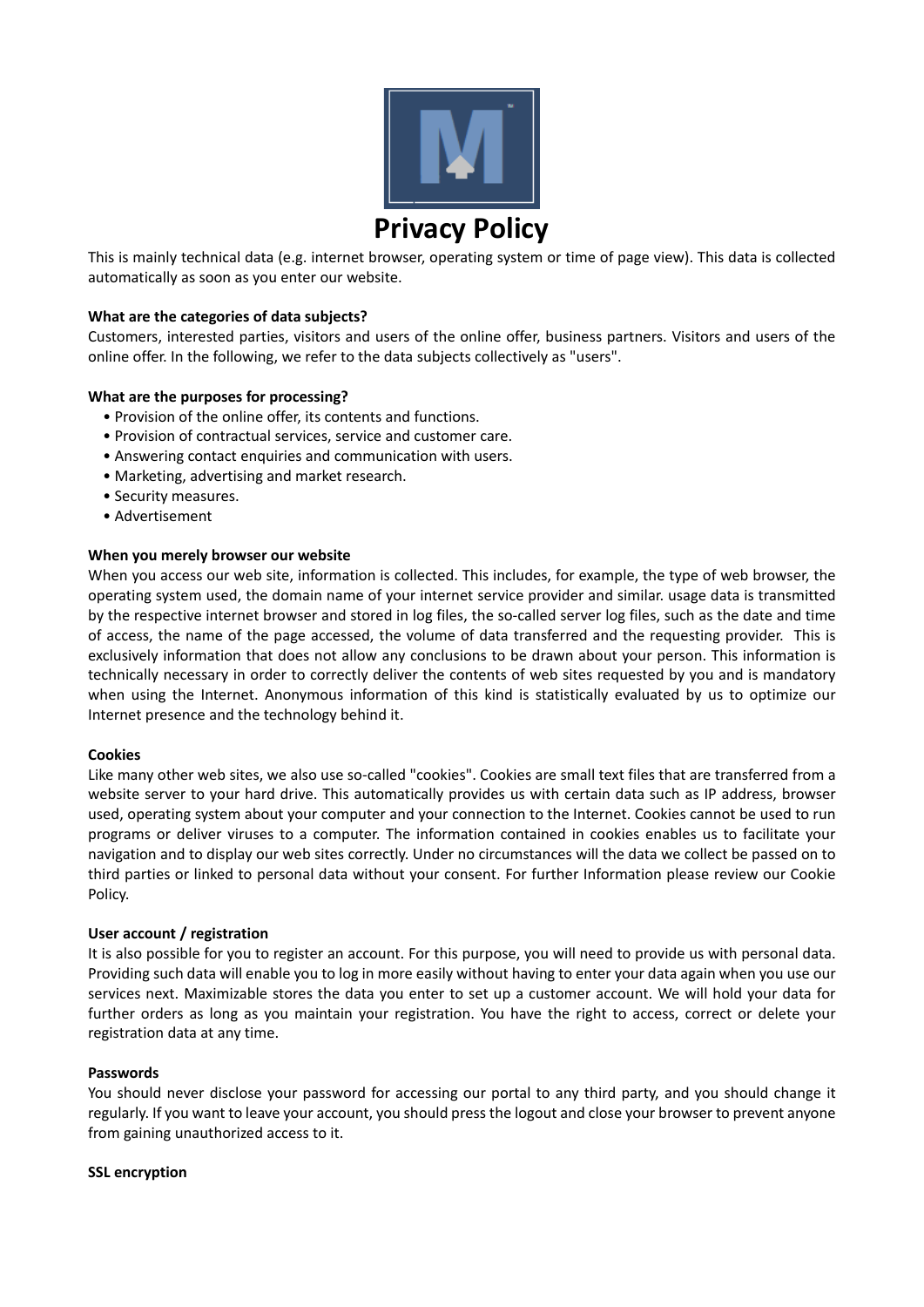

To protect the security of your data during transmission, we use state-of-the-art encryption procedures (e.g., SSL) via HTTPS.

### **Advertisement**

Our advertisers select specific groups of users using unidentifiable information of users such as:

- 1) your interest selections marked on our interests form during the registration (for instance, advertiser may select only users interested in specific subject, product, service or advertisement, etc.)
- 2) your location recorded at the time of your registration and/or last time you accessed Maximizable website (for instance, advertiser may only select users from a specific zip code, city, state, country, etc.)
- 3) users' activities such as last time of accessing Maximizable, how much time you spent on the Maximizable website, or total number of friends.
- 4) your behavior towards their ad (for example, whether you have seen the ad, have clicked on link details to read the message, and have opened a provided weblink to a provided website – possibly a homepage of their company or the page with a specific offer to sign up or to purchase the product or service).

Advertisers add their weblinks to accounts of Maximizable users who are using free Maximizable accounts (with supported advertisements). Such advertisements include commercials called Link Drops, which are web links, placed on the list of users list of web links. Added advertisement links are marked with two letters "AD", 'Advertisement' or 'Paid Advertisement' and are located on public web pages or on your dashboard web pages. On clicking, users access the entire message provided by the advertiser with the commercial offers.

Information about paid Maximizable account holders and their activity is traced similarly, but data is not shared with advertisers.

#### **Newsletter**

We send newsletters, e-mails and other electronic notifications with promotional information via MailChimp and only with the consent of the recipients or a legal permission. Apart from that, our newsletters contain information about our products, offers, promotions of Maximizable and our advertisers. Registration for our newsletter takes place in a so-called double opt-in procedure. This means that after registration you will receive an e-mail in which you are asked to confirm your registration. This confirmation is necessary so that no one can register with other email addresses. The registrations for the newsletter are logged in order to be able to prove the registration process in accordance with the legal requirements. This includes the storage of the registration and confirmation time as well as the IP address.

Your data will be transferred to MailChimp for the purpose of sending the newsletter. If you do not wish to receive any more newsletters from us at a later date, you can object to this at any time without incurring any costs other than the transmission costs according to the basic tariff. You will find a link to this effect in every newsletter. You can also inform us of your wish to do so using the contact option provided at the end of this privacy policy.

# **Contacting Us**

If you contact us by e-mail or contact form, the information you provide will be stored for the purpose of processing the enquiry and for possible follow-up questions. Your data provided will not be used for any other purposes, in particular not for advertising.

# *When do we disclose your Personal Data?*

We may share your information with organizations that help us provide the services described in this policy and who may process such data on our behalf and in accordance with this policy, to support our online offer and our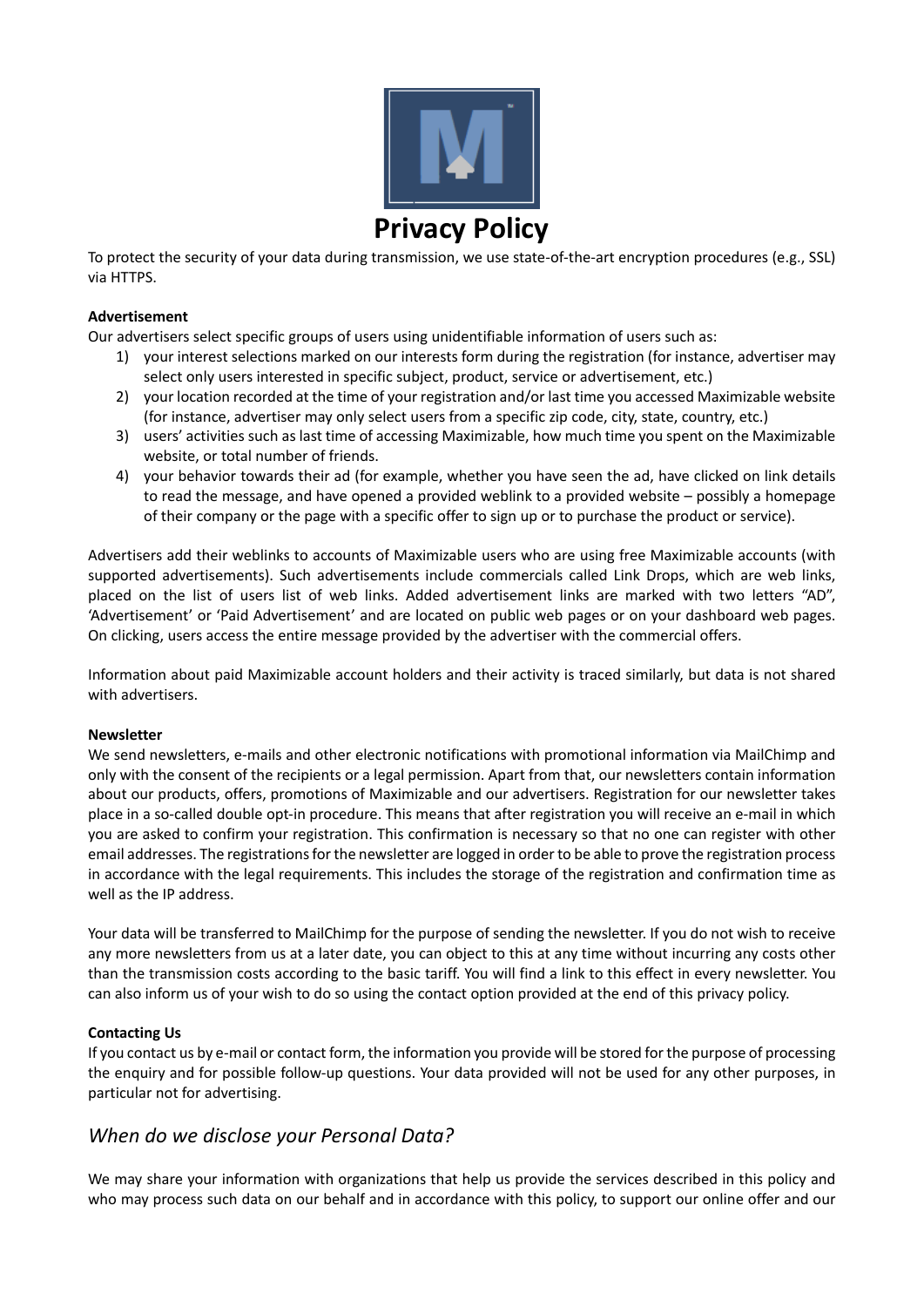

services. Typically, and unless otherwise stated in this policy, data may be shared on the basis of our contractual and pre-contractual obligations. Equally, if you have consented to it, or where there we have a legal obligation to do so or on the basis of our legitimate interests (e.g., when using agents, hosting providers, tax, business and legal advisors, customer care, accounting, billing and similar services that allow us to perform our contractual obligations, administrative tasks and duties efficiently and effectively). If we commission third parties to process data on the basis of a so-called "processing agreement".

In relation to metadata obtained about you, we may share a cookie identifier and IP data with analytic service providers to assist us in the improvement and optimization of our website which is subject to our Cookies Policy.

We may also disclose information in other circumstances such as when you agree to it or if the law, a Court order, a legal obligation or regulatory authority ask us to. If the purpose is the prevention of fraud or crime or if it is necessary to protect and defend our right, property or personal safety of our staff, the website and its users.

We may transfer your personal information outside the United States. For example, our Websites are hosted on servers within Europe and the United States of America, and our third party service providers operate around the world. We will only transfer your personal information outside the United States if adequate protection measures are in place. To ensure that your personal information does receive an adequate level of protection outside the EEA we model contractual clauses and standard contractual clauses and processing agreements.

# *Information and Profile Details you share with others*

You can choose to send or share any messages or information with or to third party and other individuals with whom you, directly or indirectly, shared your profile and/or documents using our Services. Your profile details and/or any attached documents or information which you have provided or shared is at no time accessible to us, and we have no influence and responsibility over the links and information you share. You have choices about the information and links you share. It's your choice whether to include sensitive information to make that sensitive information public. Please do not share or add personal data that you would not want to be available.

# *Data retention*

We will only retain your personal data for as long as necessary to fulfill the purposes we collected it for, the data processed by us will be deleted or restricted in their processing. If the data is not deleted because they are required for other and legally permissible purposes, their processing is restricted. This means that the data is blocked and not processed for other purposes. This applies, for example, to data that must be retained for commercial or tax law reasons.

# *How do we protect your Personal Data?*

We protect your data using state-of-the-art technical, and physical safeguards and operate a firm system of policies, confidentiality agreements, digital safeguards and procedures to ensure the highest level of administrative protection. The data we collect from you may be stored, with appropriate technical and organizational security measures applied to it, on our servers. In all cases, we follow generally high data protection standards and advanced security measures to protect the personal data submitted to us, both during transmission and once we receive it.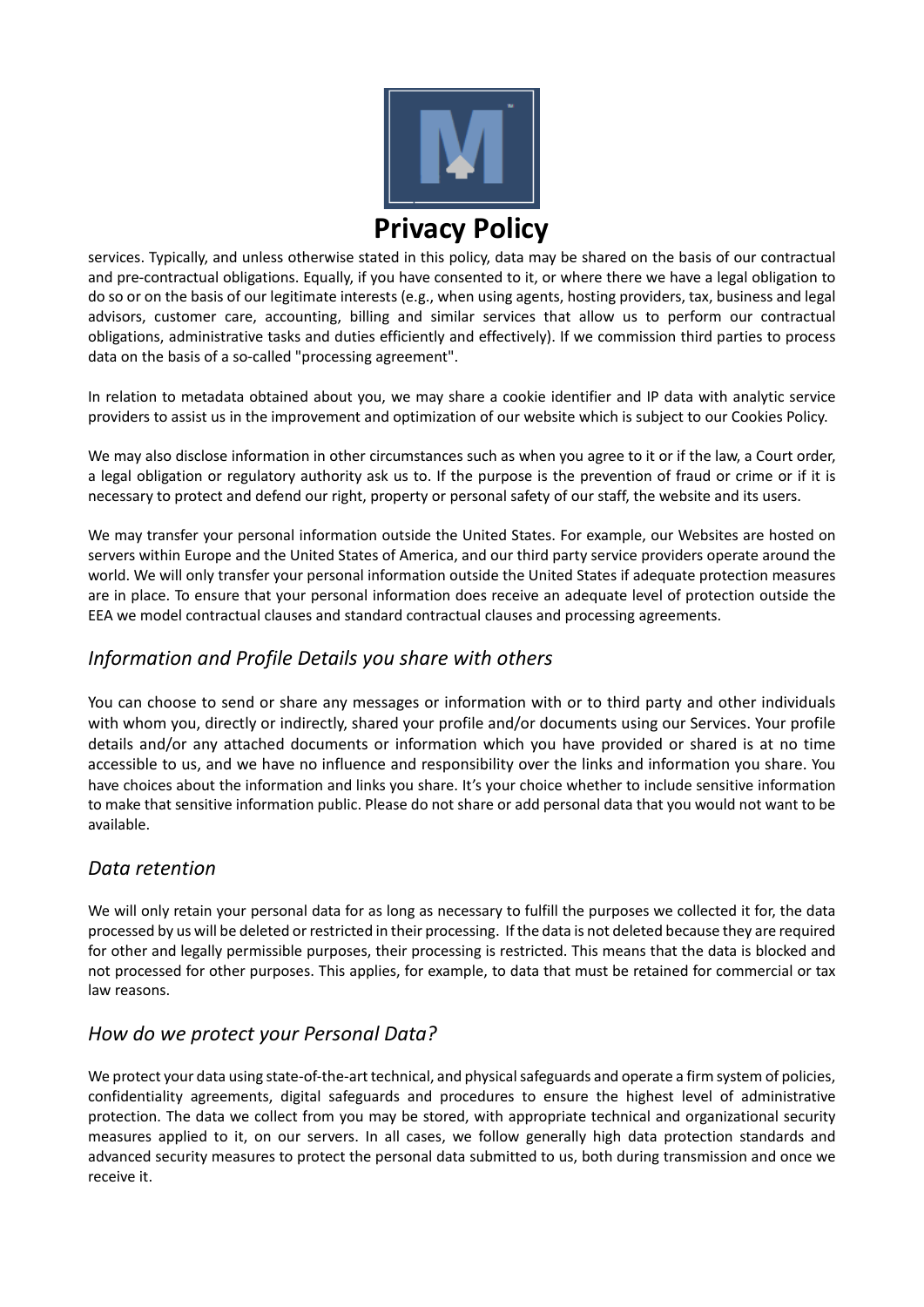

# *Integration Of Services And Contents Of Third Parties*

We use within our online offer on the basis of our legitimate interests, content or services offered by third-party providers in order to integrate their content and services.

This always requires that the third-party providers of this content are aware of your IP address, since the content or service could not send to your browser without the IP address. The IP address is thus required for the display of this content, and we endeavor to use providers that only use your IP address for the delivery of the content or services. However, Third-party providers may also use so-called pixel tags (invisible graphics, also known as "web beacons") for statistical or marketing purposes. The "pixel tags" can be used to evaluate information such as visitor traffic on the pages of this website. The pseudonymous information may also be stored in cookies on the user's device and may contain, among other things, technical information about the browser and operating system, referring websites, time of visit and other information about the use of our online offer, as well as be linked to such information from other sources. For further information, please visit our Cookie Policy.

Maximizable is utilizing third party virus scan services to assist users with scanning received and stored weblinks prior to accessing them when clicking direct. This service is however not available when users share links via eBook (a pdf file which contains weblinks and comments). Users may be adding links to infected websites on purpose to share computer viruses for any purposes. The system does not prevent users to email weblinks to anyone on the web using email addresses of unknown individuals.

# **Google Analytics**

This web site uses Google Analytics, a web analytics service provided by Google, Inc. (hereinafter: Google). Google Analytics uses "cookies", which are text files placed on your computer, to help the website analyze how users use the site. The information generated by the cookie about your use of the web site will be transmitted to and stored by Google on servers in the United States.

However, due to the activation of IP anonymization (see also below) on these web sites, your IP address will be truncated beforehand by Google within Member States of the European Union or in other contracting states to the Agreement on the European Economic Area. Only in exceptional cases will the full IP address be transmitted to a Google server in the USA and shortened there. On behalf of the operator of this website, Google will use this information for the purpose of evaluating your use of the website, compiling reports on website activity and providing other services relating to website activity and internet usage to the website operator.

The IP address transmitted by your browser as part of Google Analytics will not be merged with other Google data. You may refuse the use of cookies by selecting the appropriate settings on your browser; however, please note that if you do this you may not be able to use the full functionality of this web site. You can also prevent the collection of data generated by the cookie and related to your use of the web site (including your IP address) by Google and the processing of this data by Google by downloading and installing the browser plug-in available at the following link: Browser add-on to deactivate Google Analytics.

In addition or as an alternative to the browser add-on, you can prevent tracking by Google Analytics on our pages by clicking on this link. This will install an opt-out cookie on your device. This will prevent the collection by Google Analytics for this website and for this browser in the future, as long as the cookie remains installed in your browser.

Please note that this website uses Google Analytics with the extension "\_anonymizeIp()" and that IP addresses are therefore only processed in abbreviated form in order to exclude direct personal references.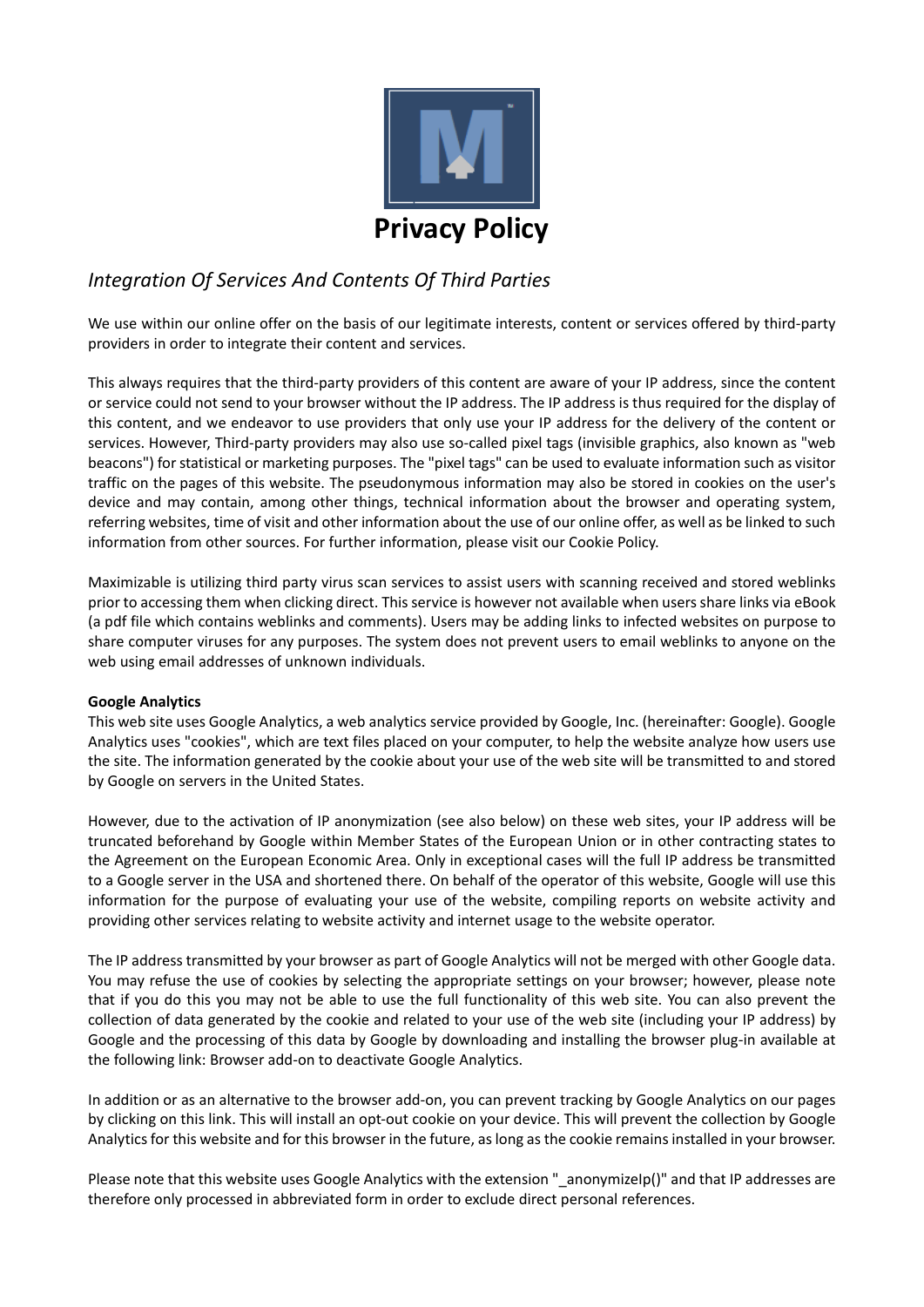

#### **YouTube**

We embed YouTube videos on some of our web sites. The operator of the corresponding plugins is YouTube, LLC, 901 Cherry Ave, San Bruno, CA 94066, USA. When you visit a page with the YouTube plugin, a connection to YouTube servers is established. This tells YouTube which pages you are visiting. If you are logged into your YouTube account, YouTube can assign your surfing behavior to you personally. You can prevent this by logging out of your YouTube account first.

If a YouTube video is started, the provider uses cookies that collect information about user behavior.

If you have deactivated the saving of cookies for the Google Ad program, you will not have to expect any such cookies when watching YouTube videos. However, YouTube also stores non-personal usage information in other cookies. If you wish to prevent this, you must block the storage of cookies in your browser.

### **Economic Analyses and Market Research**

In order to run our business economically, to identify market trends, customer and user wishes, we analyze the data available to us on business transactions, contracts, enquiries, etc. In doing so, we process inventory data, communication data, contract data, payment data, usage data, metadata on the basis of our legitimate interest whereby the persons concerned include customers, interested parties, business partners, visitors and users of the online offer. The analyses are carried out for the purposes of business management evaluations, marketing and market research.

In doing so, we may take into account the profiles of registered users with details, for example, of their purchasing transactions. The analyses serve us to increase user-friendliness, to optimize our offer and business efficiency and are not disclosed externally, unless they are anonymous analyses with summarized values.

If these analyses or profiles are personal, they will be deleted or made anonymous upon termination by the user, otherwise after two years from conclusion of the contract. In all other respects, the macroeconomic analyses and general trend determinations are prepared anonymously wherever possible.

#### **Advertising**

Advertisers and third parties also may collect information about your activity on our sites and applications, on devices associated with you, and on third-party sites and applications using tracking technologies. Tracking data collected by these advertisers and third parties is used to decide which ads you see both on our sites and applications and on third-party sites and applications. You can opt out on the [Digital Advertising Alliance \(DAA\)](https://optout.aboutads.info/?lang=EN&c=2#!%2F) if you wish not to receive targeted advertising. You may also be able to choose to control targeted advertising on other websites and platforms that you visit. In addition, you may also choose to control targeted advertising you receive within applications by using the settings and controls on your devices.

#### **Social media plugins**

We offer you the option of using so-called "social media buttons" on our web site. This means that these buttons are only integrated on the web site as a graphic that contains a link to the corresponding web site of the button provider. By clicking on the graphic, you are thus redirected to the services of the respective provider. Only then will your data be sent to the respective providers. If you do not click on the graphic, there is no exchange between you and the providers of the social media buttons. Information about the collection and use of your data in the social networks can be found in the respective terms of use of the corresponding providers.

# *Miscellaneous*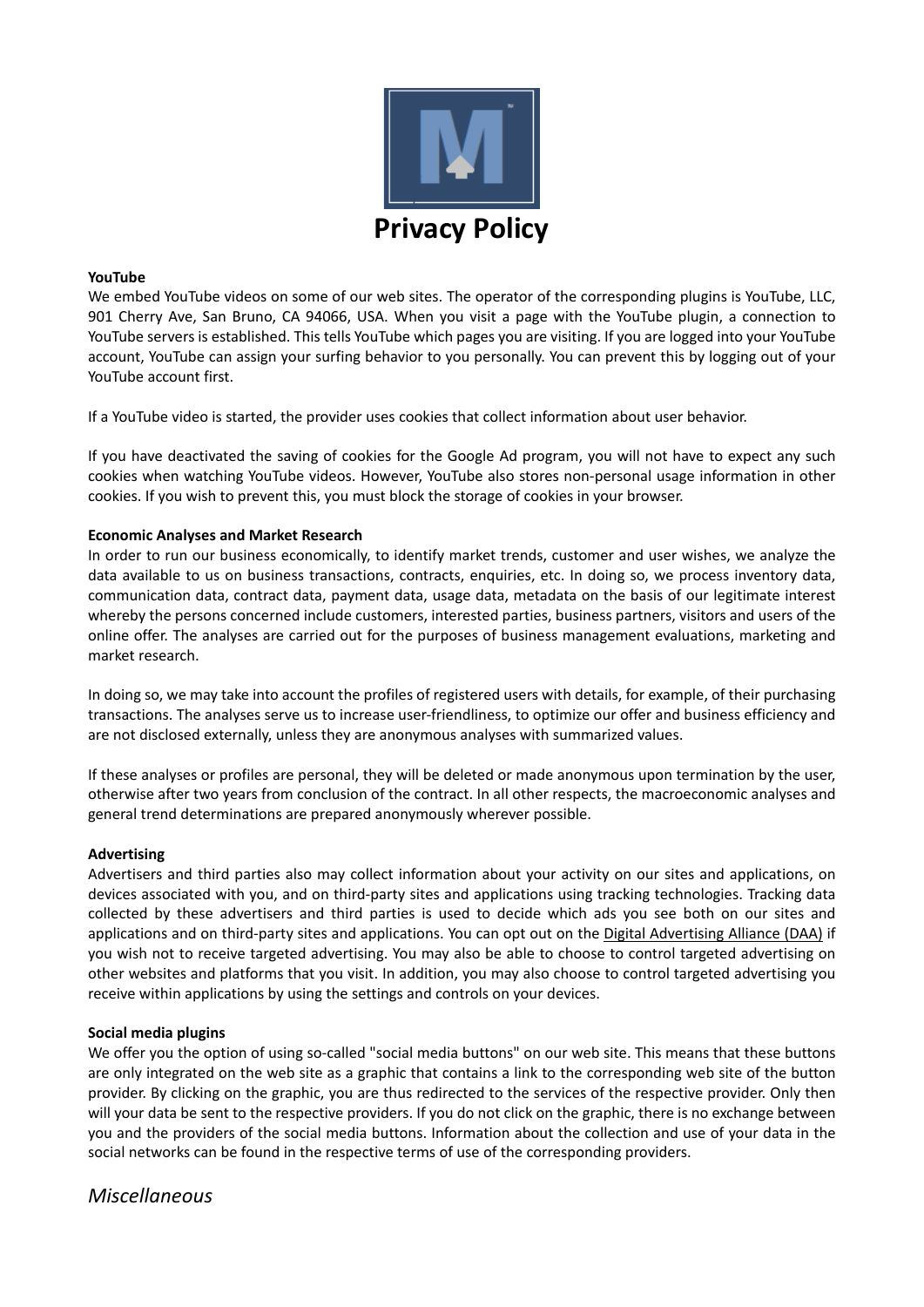

### **Direct marketing**

From time to time we may use the personal information we collect from you to identify particular services which we believe may be of interest to you. We may contact you to let you know about these products and services and how they may benefit you.

You may give us your consent in a number of ways including by selecting a box on a form where we seek your permission to send you marketing information, or sometimes your consent is implied from your interactions or relationship with us. Where your consent is implied, it is on the basis that you would have a reasonable expectation of receiving a marketing communication based on your interactions or relationship with us.

Direct Marketing from generally takes the form of e-mail but may also include other less traditional or emerging channels. These forms of contact will be managed by us, or by our contracted service providers. Every directly addressed marketing form sent or made by us or on our behalf should include a means by which customers may unsubscribe (or opt out) of receiving similar marketing in the future.

### **Hosting**

The services for hosting and displaying the website are partly provided by our service providers as part of processing on our behalf. Unless otherwise explained in this privacy policy, all access data and all data collected in forms provided for this purpose on this website are processed on their servers. If you have any questions about our service providers and the basis of our relationship with them, please contact them as described in this privacy policy.

# **Content Delivery Network**

For the purpose of a shorter loading time, we use a so-called Content Delivery Network ("CDN") for some offers. With this service, content (e.g., large media files) are delivered via regionally distributed servers of external CDN service providers. Therefore, access data is processed on the servers of the service providers. Our service providers work for us within the framework of order processing. If you have any questions about our service providers and the basis of our cooperation with them, please use the contact option described in this privacy policy.

# **Data Breaches and Notification**

Databases or data sets that include Personal Data may be breached inadvertently or through wrongful intrusion. Upon becoming aware of a data breach, Maximizable will notify all affected individuals whose Personal Data may have been compromised, and the notice will be accompanied by a description of action being taken to reconcile any damage as a result of the data breach. Notices will be provided as expeditiously as possible after which the breach was discovered.

# **Confirmation of Confidentiality**

All company employees must maintain the confidentiality of Personal Data as well as company proprietary data to which they may have access and understand that that such Personal Data is to be restricted to only those with a business need to know. Employees with ongoing access to such data will sign acknowledgment reminders annually attesting to their understanding of this company requirement.

# *Changes, Complaints, Contact and Closing*

# **Changes**

This policy and our commitment to protecting the privacy of your personal data can result in changes to this policy. Please regularly review this policy to keep up to date with any changes. We reserve the right, in its sole discretion,